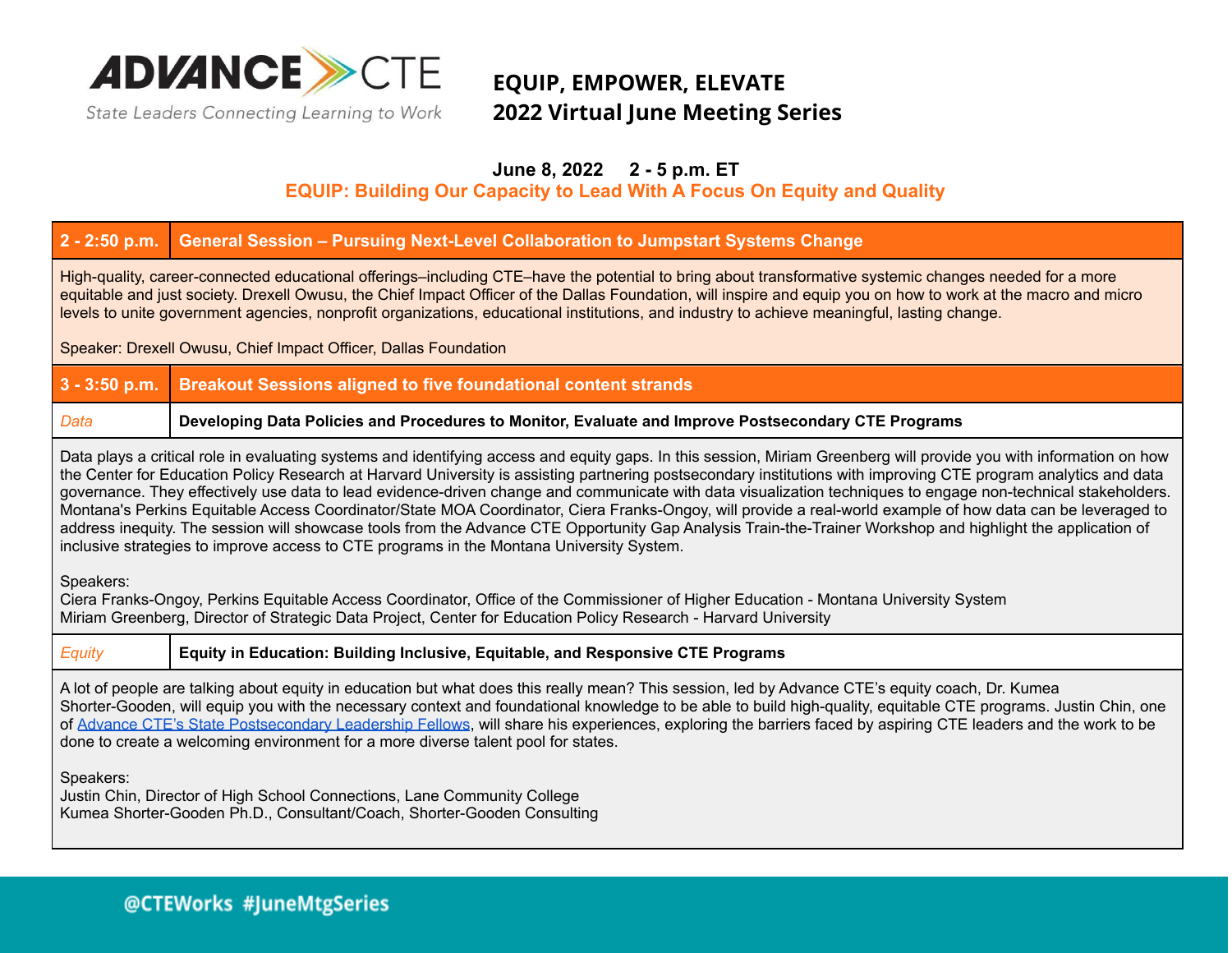

### **EQUIP, EMPOWER, ELEVATE 2022 Virtual June Meeting Series**

| <b>Public-Private</b><br><b>Partnerships</b>                                                                                                                                                                                                                                                                                                                                                                                                                                                                                                                                                                                                                                                                                                                                                                                                              | Establishing Effective Public-private Partnerships through CTE that Create Access, Social Capital and Opportunity for All Learners |  |
|-----------------------------------------------------------------------------------------------------------------------------------------------------------------------------------------------------------------------------------------------------------------------------------------------------------------------------------------------------------------------------------------------------------------------------------------------------------------------------------------------------------------------------------------------------------------------------------------------------------------------------------------------------------------------------------------------------------------------------------------------------------------------------------------------------------------------------------------------------------|------------------------------------------------------------------------------------------------------------------------------------|--|
| Employers are one of the most important stakeholders for CTE. And CTE is vital to sourcing a robust, diverse talent pool for industry. But public-private<br>partnerships aren't easy! What motivates employers to invest in public sector partnerships? Hear from Gabe Madison, who leads Community Relations for<br>Thomas Reuters, about what conditions need to be in place for these partnerships to be mutually beneficial for employers and why diversity, equity and inclusion<br>relates to corporations' bottom lines.                                                                                                                                                                                                                                                                                                                          |                                                                                                                                    |  |
| Speaker: Gabe Madison, Director of Community Relations, Thomson Reuters                                                                                                                                                                                                                                                                                                                                                                                                                                                                                                                                                                                                                                                                                                                                                                                   |                                                                                                                                    |  |
| Quality                                                                                                                                                                                                                                                                                                                                                                                                                                                                                                                                                                                                                                                                                                                                                                                                                                                   | Designing Learner-Centered Career Navigation and Support Structures for Marginalized Learners                                      |  |
| CTE Without Limits calls for states to authentically engage learners in all aspects of system, policy and program design, implementation and evaluation. This<br>session features Ohio's learner-centered work to create responsive and integrated career navigation, bridging across K-12, non-credit and for-credit CTE and<br>building meaningful work-based learning experiences that lead to high-quality credentials of value. Hear great wisdom from member Leah Amstutz of Ohio, as<br>well as Deanna Strauss Hersko of Lorain Community College, which will provide you with real-world takeaways to apply to your own work.<br>Speakers:<br>Leah Amstuz, Director of Career-Technical Education, Ohio Department of Education<br>Deanna Strauss Hersko, M.Ed., Manager of Career Technical Pathways & Programs, Lorain County Community College |                                                                                                                                    |  |
| <b>Systems</b><br><b>Alignment</b>                                                                                                                                                                                                                                                                                                                                                                                                                                                                                                                                                                                                                                                                                                                                                                                                                        | Systems Alignment that Benefits Learners Through Collaboration and Coordination of Federal Policy                                  |  |
| The pandemic laid bare the deep and systemic gaps that exist in meeting the needs of learners, particularly marginalized and nontraditional learners. While<br>unprecedented stimulus dollars flooded states and communities, the standing federal workforce and education programs–like Perkins and the Workforce<br>Innovation and Opportunity Act-are often underleveraged opportunities to provide coordinated learner supports. Join Amanda Winters of the National Governors<br>Association and Lul Tesfai of New America in a policy roundtable for how states can better offer flexible, accessible, cohesive and equitable workforce education<br>programs and resources.                                                                                                                                                                        |                                                                                                                                    |  |
| Speakers:<br>Lul Tesfai, Senior Policy Advisor, New America<br>Amanda Winters, Program Director, Center for Best Practices, National Governors Association (NGA)                                                                                                                                                                                                                                                                                                                                                                                                                                                                                                                                                                                                                                                                                          |                                                                                                                                    |  |
|                                                                                                                                                                                                                                                                                                                                                                                                                                                                                                                                                                                                                                                                                                                                                                                                                                                           | 4 - 4:45 p.m. Discussion session aligned to the breakout session topics                                                            |  |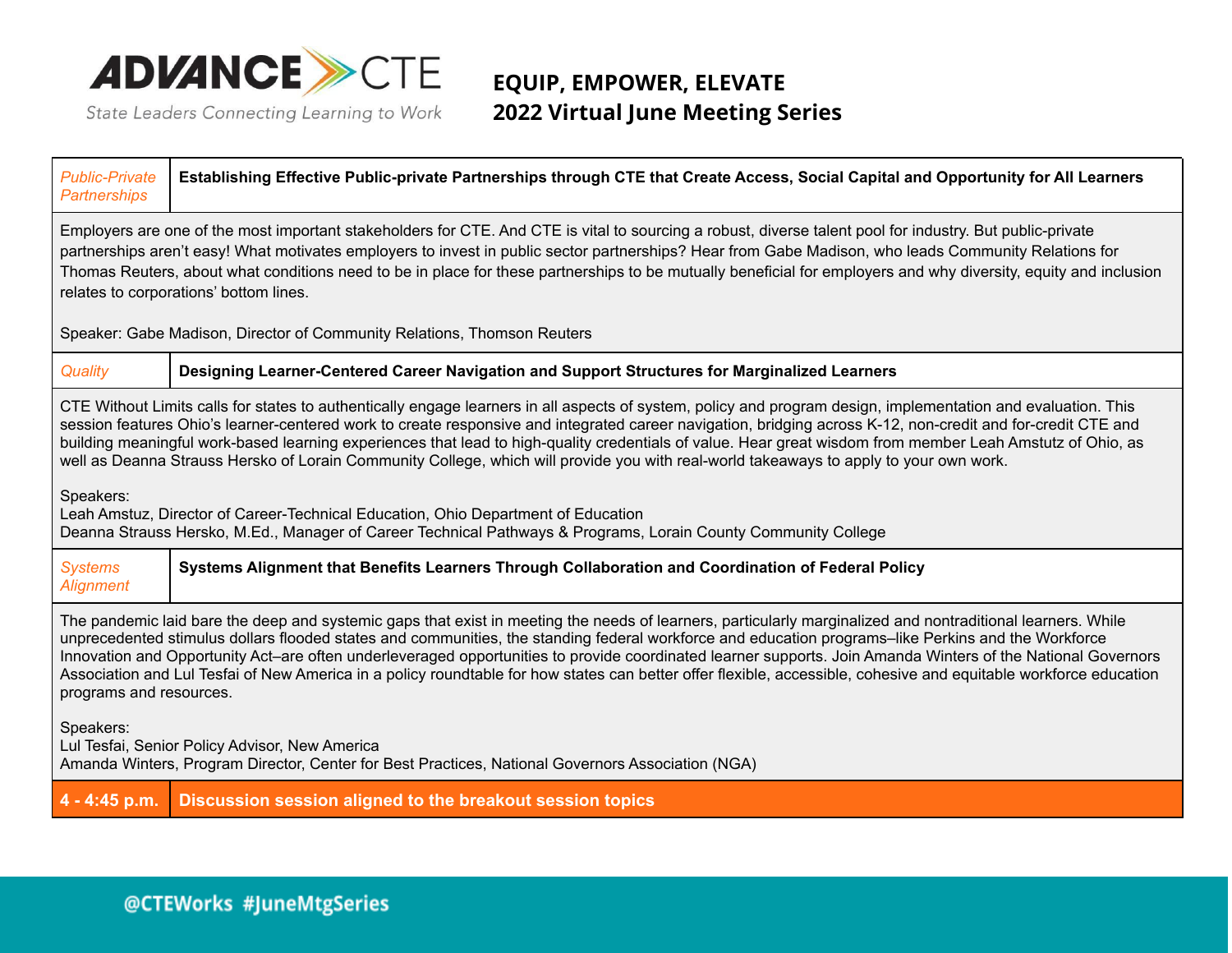

### **EQUIP, EMPOWER, ELEVATE 2022 Virtual June Meeting Series**

### **June 15, 2022 2 - 5 p.m. ET**

**EMPOWER: Strengthening Our Capacity to Realize CTE Without Limits**

### **2 - 2:50 p.m. General Session — Innovating by Working Together: Strategic Impact through Systems Alignment**

The nation's smallest state is making a big impact toward ensuring every learner has access to high-quality and equitable CTE. This keynote session will feature Rhode Island's Commissioner of Education, Angelica Infante-Green, and Spencer Sherman, Chief of Innovation, who will share their state's inspiring journey. They are leading with equity-centered and learner-centered design, policies and practices that promote collaboration and leveraging of resources that result in strategic impact.

Speakers:

Angelica Infante-Green, Commissioner of Elementary and Secondary Education, Rhode Island State Department of Education Spencer Sherman, Chief for Innovation, Rhode Island Department of Education

| $3 - 3:50$ p.m.                                                                                                                                                                                                                                                                                                                                                                                                                                                                                                                                                                                                                                                                                                                                                                                                                                                                                                                                                                                                                                                                                                                          | <b>Breakout Sessions aligned to five foundational content strands</b> |  |
|------------------------------------------------------------------------------------------------------------------------------------------------------------------------------------------------------------------------------------------------------------------------------------------------------------------------------------------------------------------------------------------------------------------------------------------------------------------------------------------------------------------------------------------------------------------------------------------------------------------------------------------------------------------------------------------------------------------------------------------------------------------------------------------------------------------------------------------------------------------------------------------------------------------------------------------------------------------------------------------------------------------------------------------------------------------------------------------------------------------------------------------|-----------------------------------------------------------------------|--|
| Data                                                                                                                                                                                                                                                                                                                                                                                                                                                                                                                                                                                                                                                                                                                                                                                                                                                                                                                                                                                                                                                                                                                                     | <b>Building a Culture of Data</b>                                     |  |
| Data is vital to empowered decision-making that implores, drives and ensures equity and quality in CTE. Oregon and Washington, DC are part of Advance CTE's<br>Postsecondary Data Initiative, a technical assistance effort to cultivate postsecondary data ecosystems that assist postsecondary institutions in offering career<br>pathways that meet learner interests and are aligned to good jobs. A key aspect of strong data ecosystems is developing a culture of data, in which it is trusted,<br>valued and used strategically to improve learner outcomes. Join Advance CTE's Candace Willams, Kelly Zinck of the Higher Education Coordinating Council in<br>Oregon and Dr. Peter Plourde from the University of the District of Columbia Community College to explore how they are driving systemic transformation as<br>empowered data-informed advocates, policymakers and administrators.<br>Peter Plourde, Associate Professor and Director of Faculty Development for the Office of Academic Affairs, University of the District Columbia Community College<br>Candace Williams, Senior Research Associate, Advance CTE |                                                                       |  |
| Kelly Zinck, Education Team Research Analyst, Oregon Higher Education Coordinating Commission                                                                                                                                                                                                                                                                                                                                                                                                                                                                                                                                                                                                                                                                                                                                                                                                                                                                                                                                                                                                                                            |                                                                       |  |
| Equity                                                                                                                                                                                                                                                                                                                                                                                                                                                                                                                                                                                                                                                                                                                                                                                                                                                                                                                                                                                                                                                                                                                                   | <b>Maximizing the Potential of Equity-centered CTE Programs</b>       |  |
| In order to achieve CTE Without Limits, systems must be designed with equity at its center. This session features two powerhouse equity-minded leaders-Dr.<br>China Wilson of Maryland and Dr. Amanda Bastoni of CAST-who will share real-world, practical and replicable practices (and the research behind them) to<br>remove barriers to access to high-quality CTE and connect marginalized learners to high-wage, in-demand careers. Be ready to dig into how data and policy can<br>be leveraged to ensure every learner has awareness, access and the supports needed to be successful in the CTE program of their choice.<br>Dr. Amanda Bastoni, Educational Research Scientist (Workforce and CTE), CAST<br>Dr. China Wilson, Equity & Civil Rights Compliance Specialist, Maryland State Department of Education                                                                                                                                                                                                                                                                                                               |                                                                       |  |
|                                                                                                                                                                                                                                                                                                                                                                                                                                                                                                                                                                                                                                                                                                                                                                                                                                                                                                                                                                                                                                                                                                                                          |                                                                       |  |

### @CTEWorks #JuneMtgSeries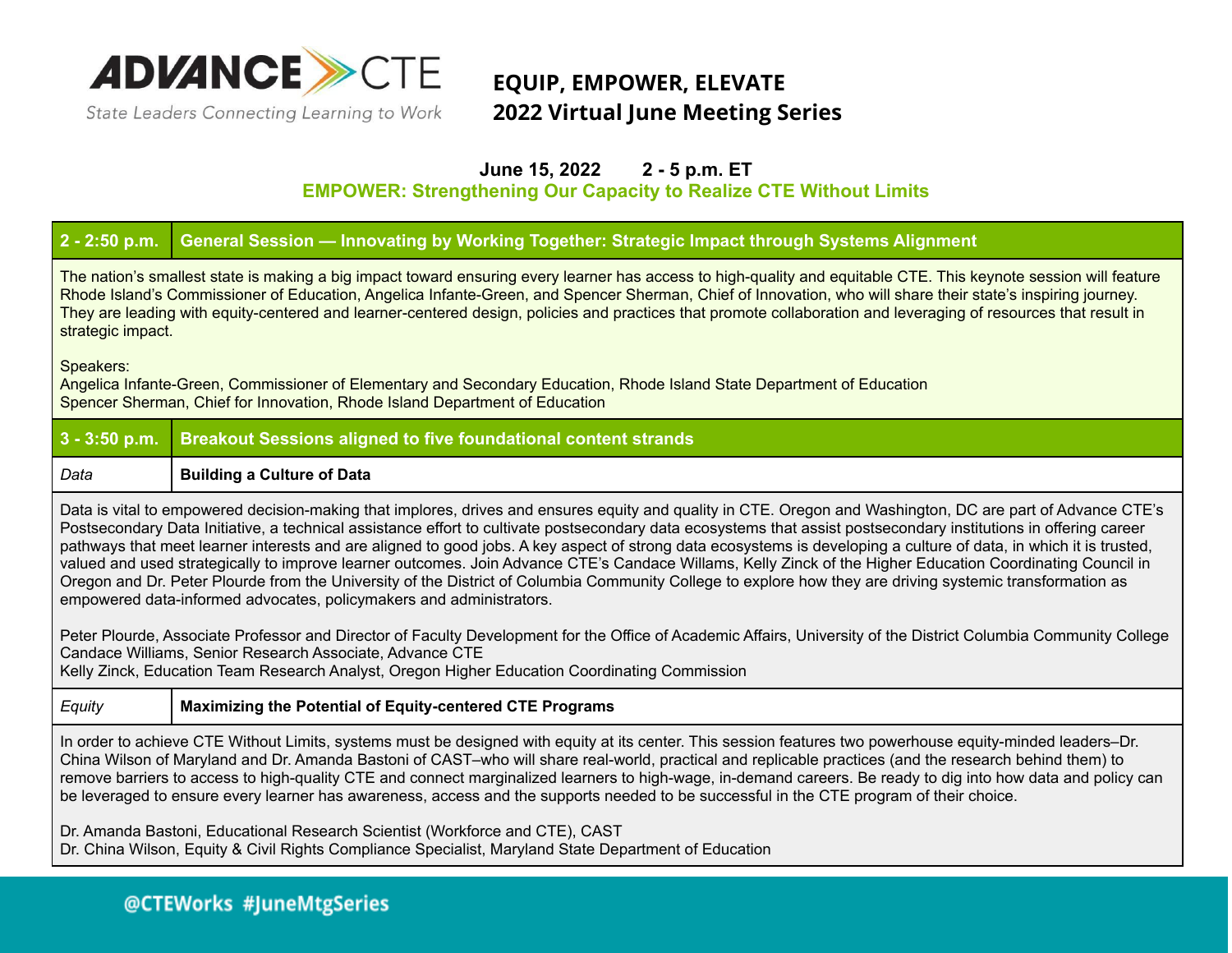

### **EQUIP, EMPOWER, ELEVATE 2022 Virtual June Meeting Series**

| <b>Public-Private</b><br>Partnerships                                                                                                                                                                                                                                                                                                                                                                                                                                                                                                                                                                                                          | Developing Effective Partnerships with the Private Sector for Work-based Learning        |  |
|------------------------------------------------------------------------------------------------------------------------------------------------------------------------------------------------------------------------------------------------------------------------------------------------------------------------------------------------------------------------------------------------------------------------------------------------------------------------------------------------------------------------------------------------------------------------------------------------------------------------------------------------|------------------------------------------------------------------------------------------|--|
| Building effective partnerships is foundational to every aspect of CTE, especially partnerships between the education and employer communities. This session<br>will both highlight best practices in work-based learning for secondary and postsecondary/adult learners, and elevate strategies for recruiting new private-sector<br>CTE partnerships. You'll hear Jacque Treaster, Montana's State CTE Director, and Rich Crosby, an Advance CTE Postsecondary State CTE Leadership Fellow<br>from Trinity Valley Community Technical College, on how they use public-private partnerships to ensure equitable work-based learning programs. |                                                                                          |  |
| Rich Crosby, Drafting Instructor and 2021-22 ECMCF Fellow, Trinity Valley Community College<br>Jacqueline Treaster, Director of Dual Enrollment and Career and Technical Education, Montana University System                                                                                                                                                                                                                                                                                                                                                                                                                                  |                                                                                          |  |
| Quality                                                                                                                                                                                                                                                                                                                                                                                                                                                                                                                                                                                                                                        | Promising Tools, Strategies and Research Findings to Improve the Quality of CTE Programs |  |
| Unpack promising solutions for connecting local economies, employers and learners for long-term success. This session will feature an overview of course<br>sequences, standards and competencies at the postsecondary level, and much more. Our panel includes experts Rachel Rosen from MRDC and Adriana<br>Harrington from ExcelinEd, and also features member Tony Harl from Indiana, all sharing practical tactics you can put to use in your work.                                                                                                                                                                                       |                                                                                          |  |
| Anthony Harl, State Director, Indiana Governor's Workforce Cabinet<br>Adriana Harrington, Policy Director of Innovation, ExcellnEd<br>Dr. Rachel Rosen, Senior Associate, K-12 Education, MDRC                                                                                                                                                                                                                                                                                                                                                                                                                                                 |                                                                                          |  |
| <b>Systems</b><br>Alignment                                                                                                                                                                                                                                                                                                                                                                                                                                                                                                                                                                                                                    | Linking Workforce to Education through Strategic Goal Alignment                          |  |
| A unique and defining principle of CTE is its connection to the employer community. As the labor market evolves more rapidly, alignment with the employment<br>community must also evolve. This session will focus on that long-sought after but often elusive goal: systems alignment. Hear from Washington's State CTE<br>Director, Eleni Papadakis, and Joy Hermosa of Futuro Health, on their roles, journeys and lessons learned to work across systems to ensure learners and workers<br>are fully supported in pursuing–and succeeding in–their chosen career pathways.                                                                 |                                                                                          |  |
| Joy Hermsen, Director of Innovative Partnerships, Futuro Health<br>Eleni Papadakis, Executive Director, Washington State Workforce Training and Education Coordinating Board,                                                                                                                                                                                                                                                                                                                                                                                                                                                                  |                                                                                          |  |
| 4 - 4:45 p.m.                                                                                                                                                                                                                                                                                                                                                                                                                                                                                                                                                                                                                                  | Discussion session aligned to the breakout session topics                                |  |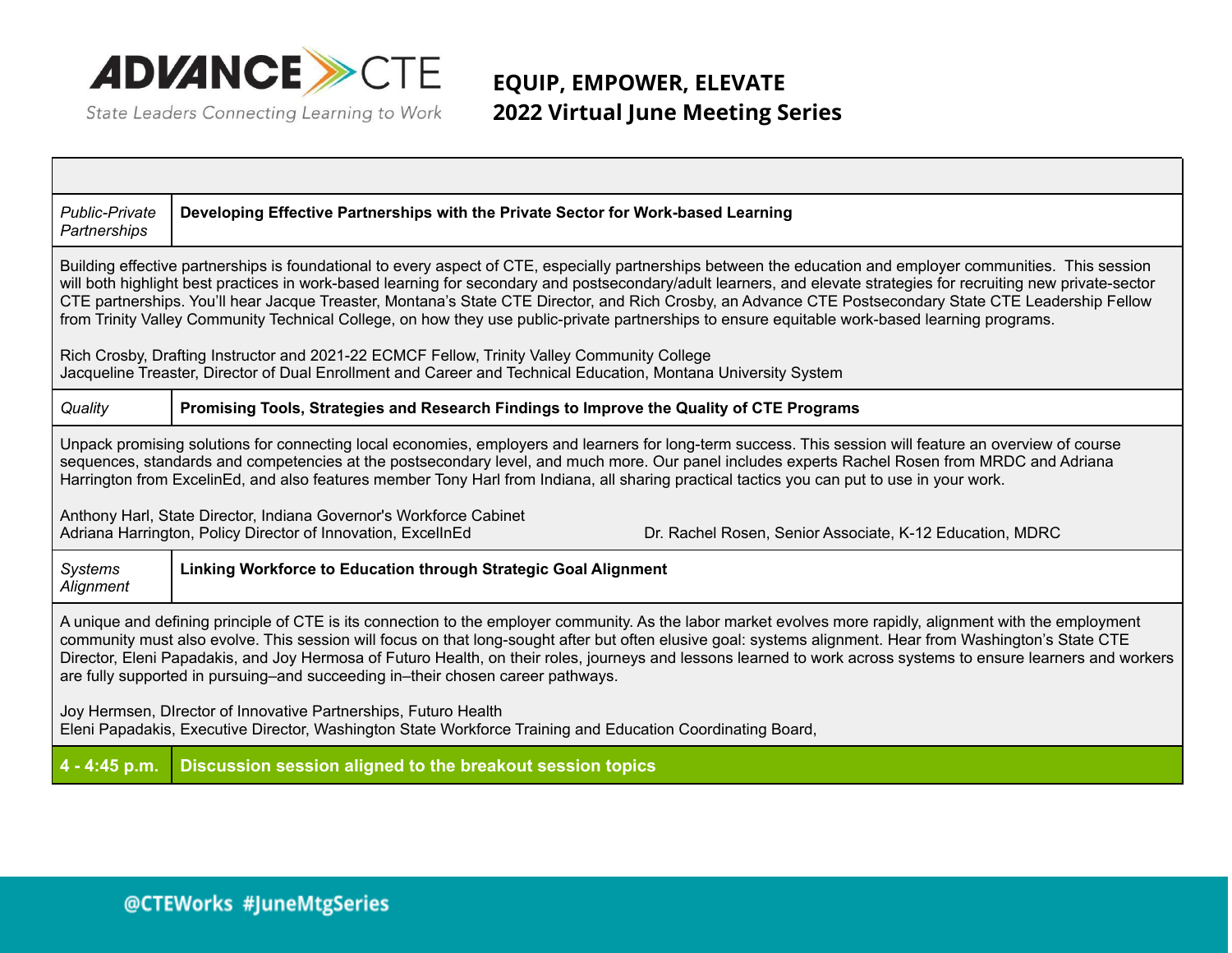

## **EQUIP, EMPOWER, ELEVATE 2022 Virtual June Meeting Series**

### **June 22, 2022 2 - 5 p.m. ET**

**ELEVATE: Building Awareness of and Support for High-Quality and Equitable CTE**

### **2 - 2:50 p.m. General Session — Breaking Through: Making CTE Resonate in a Noisy World**

Americans are bombarded with thousands of messages a day, from advertising to social media to the news. That makes it difficult to build awareness of and support for CTE. To break through, we must become expert storytellers, sharpening our messaging and speaking directly to the issues that matter most. This session will inspire you to create thoughtful communications strategies to garner attention for high-quality and equitable CTE across your state. Whether you have a dedicated staff person managing communications, or you're trying to do it all yourself, you'll learn how the art of storytelling can make the most of any effort invested in communications. This moderated panel includes Rehema Ellis, NBC News Education Correspondent; Leslie Slaughter, Executive Advisor to the Office of Career & Technical Education at the Kentucky Department of Education; and Kate Kreamer, Deputy Executive Director of Advance CTE.

Kate Kreamer, Deputy Executive Director, Advance CTE

Rehema Ellis, Education Correspondent, NBC News Leslie Slaughter, Executive Advisor, Kentucky Department of Education

# **3 - 3:50 p.m. Breakout Sessions aligned to five foundational content strands**

#### *Data* **Communicating With Data to Drive Policy and Practices and Inform Stakeholders**

A key component to influencing internal and external stakeholders is the story CTE administrators are able to tell with data, which can invoke a sense of urgency in addressing the needs of learners and the economic ecosystem. This session will share practices used to provide individuals, families, communities and policymakers with the information they need to foster successful journeys through education and assess workforce opportunities. Hear from Josie Brunner, Data Strategist in the College, Career and Military Preparation Division at the Texas Education Agency; Scott U'Sellis, Data Manager at the Kentucky Office of Career and Technical Education; and Brennan McMahon Parton, Vice President of Policy and Advocacy at the Data Quality Campaign, as they share tips and tricks on how to leverage data.

Josie Brunner, Data Strategist, Texas Education Agency

Brennan McMahon Parton, Vice President, Policy and Advocacy, Data Quality Campaign

Scott U'Sellis, Data Manager, Kentucky Department of Education (Office of Career and Technical Education)

#### *Equity* **Student Voices: What Clicks with Me**

CTE Without Limits calls for centering learner voice in all that we do. During this session, secondary and postsecondary CTE learners will share how they learned about CTE, what it felt like/feels like to be a CTE learner, and barriers to full program participation and success. Hear from Technology Student Association President Gowri Rangu, 2021-2022 Future Farmers of America Utah state officer Kenadee Stubbs and CTE alumni Kendall Brown from Alabama and Faith Lanzillo from New Hampshire. Learn about overcoming the obstacles they faced and envision what we can do, as state leaders, to diversify and strengthen CTE enrollment.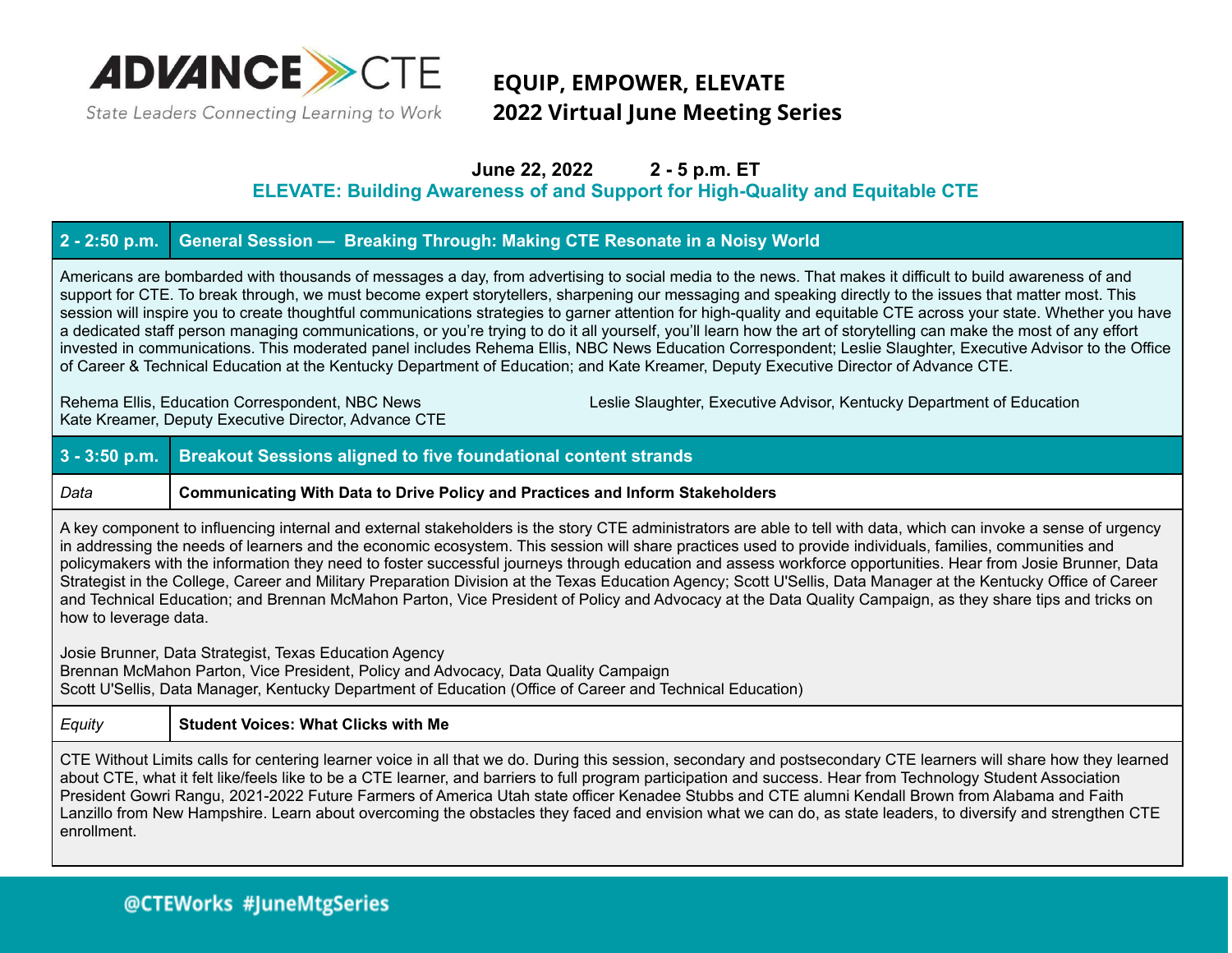

## **EQUIP, EMPOWER, ELEVATE 2022 Virtual June Meeting Series**

Kendall Brown, Learner, Alabama A&M University Faith Lanzillo, CTE Alumni Ambassador and Emergency Medical Technician, New Hampshire Gowri Rangu, National President, Technology Student Association Kenadee Stubbs, 2021-2022 State Vice President, Utah Future Farmers of America

#### *Public-Private* **Centering Equity to Address Our Talent Pipeline Shortages**

*Partnerships*

To meet the talent pipeline challenge, industry must start to think differently about how they attract, hire and retain talent. One growing strategy is to shift to more skills-based hiring practices, which promote talents, lived experiences and credentials beyond the traditional four-year degree, which has the benefit of broadening and diversifying the talent pool for the private and public sectors. This session will feature Bridgette Gray and Kate Naranjo, leaders from Opportunity@Work, an organization committed to changing hiring practices across the nation. They strive to ensure individuals Skilled Through Alternative Routes (STARs) can work, learn and earn to their full potential, and elevate emerging and promising strategies for CTE leaders to advance this critical work in their states and communities.

Bridgette Gray, Chief Customer Officer, Opportunity@Work Kate Naranjo, Director of Policy, Opportunity@Work

#### *Quality* **Maximizing Limited Time for Media Relations**

Navigating the media landscape can be a maze. This session will elevate efficient methods to start and sustain meaningful relationships with local and regional media. Hear from national reporters Derricke Dennis, Anchor and National Correspondent for ABC News, and Rebecca Koenig, Editor for EdSurge, who will share tips and tricks for a "less is more" media outreach for pitching, outlet research, targeting and more.

Derricke Dennis, Anchor / National Correspondent, ABC News Rebecca Koenig, Editor, EdSurge

| <b>Systems</b> | <b>N</b> View From the Hill: A Federal Policy Update |
|----------------|------------------------------------------------------|
| Alignment      |                                                      |

This session is your cheat sheet for everything you need to know regarding federal policy that will impact CTE! Hear from Advance CTE's Policy Advisor, Steve Voytek, as well as Dr. Alisha Hyslop of ACTE and José Miranda of the Associate of Community College Trustees about the current dynamics, politics (can anyone say midterm elections?) and policies working their way through Congress and the Biden-Harris Administration. This session will elevate your knowledge of the latest happenings on the Workforce Innovation and Opportunity Act and more!

Alisha Hyslop, Senior Director of Public Policy, Association for Career and Technical Education José Miranda, Director Government Relations, Association of Community College Trustees (ACCT) Steve Voytek, Federal Policy Advisor, Advance CTE